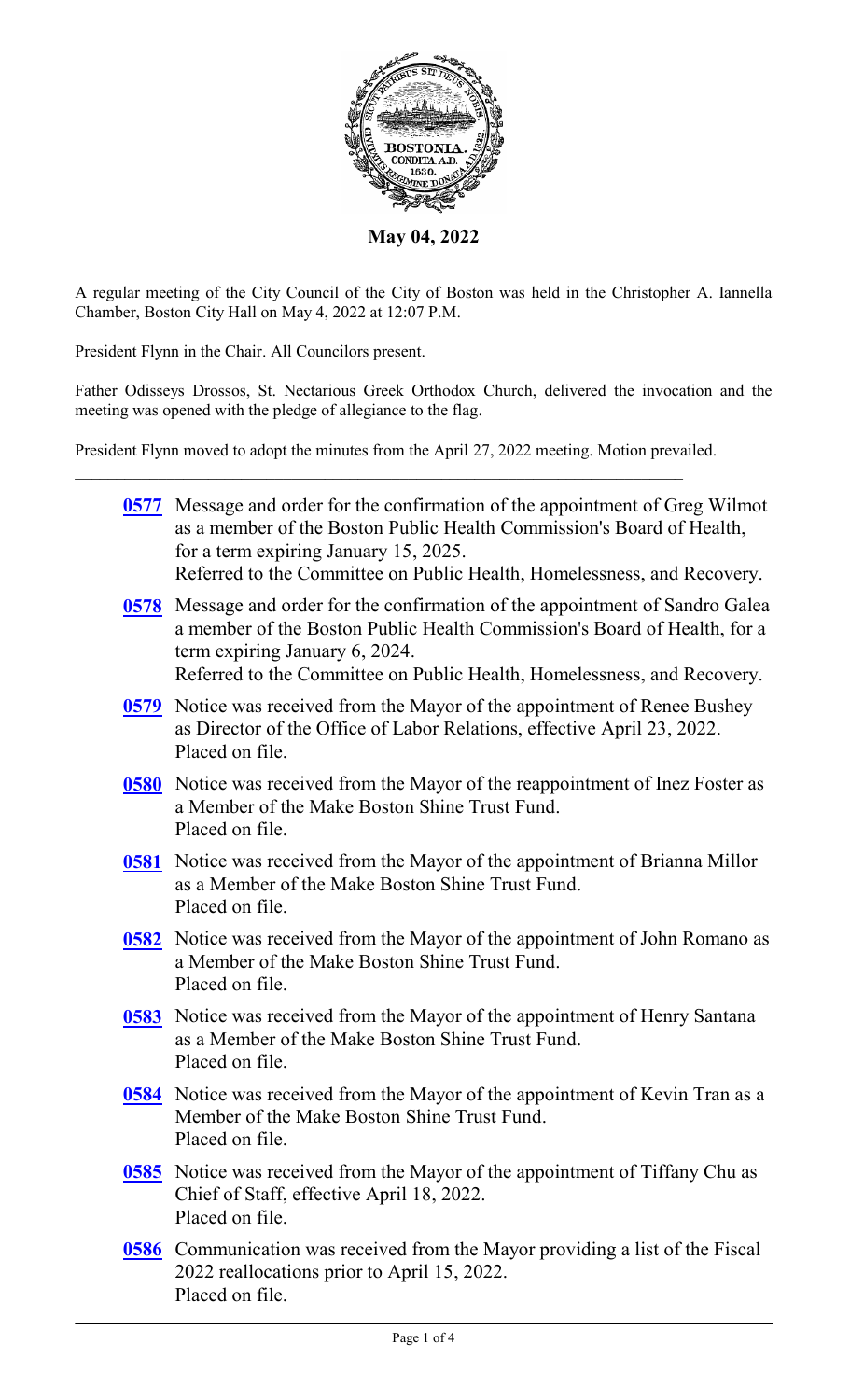Dockets #0480 0482, Orders for the FY23 Operating Budget, including annual appropriations for departmental operations, for the School Department, and for other post employment benefits (OPEB). Remain in the Committee on Ways and Means.

Docket #0483, Order for capital fund transfer appropriations. Remains in the Committee on Ways and Means.

Dockets #0484 0486, Orders for the Capital Budget, including loan orders and lease purchase agreements.

Remain in the Committee on Ways and Means.

- **[0503](http://boston.legistar.com/gateway.aspx?m=l&id=/matter.aspx?key=5629)** Message and order authorizing the City of Boston to accept and expend the amount of Three Hundred Forty Nine Million Five Hundred Thousand Dollars (\$349,500,000.00) in the form of a grant, awarded by the United States Department of Treasury, to be administered by the City of Boston's Chief Financial Officer/Collector Treasurer. This grant payment is made from the Coronavirus State and Local Fiscal Recovery Fund (SLFRF) in the Treasury of the United States established by Section 9901 of the American Rescue Plan Act of 2021 (ARPA). Pursuant to the requirements of the ARPA, the grant payment would fund COVID-19 response and recovery efforts and accelerate a Green New Deal for Boston through once-in-a-generation, transformative investments that address the systemic health and economic challenges in the areas of affordable housing, economic opportunity and inclusion, behavioral health, climate and mobility, arts and culture and early childhood. Remains in the Committee on Boston's COVID-19 Recovery.
- **[0504](http://boston.legistar.com/gateway.aspx?m=l&id=/matter.aspx?key=5606)** Message and order authorizing the City of Boston to accept and expend the amount of Forty Million Dollars (\$40,000,000.00) in the form of a grant, awarded by the United States Department of the Treasury to be administered by the City of Boston's Chief Financial Officer/Collector Treasurer. This grant payment is made from the Coronavirus State and Local Fiscal Recovery Fund (CLFRF) in the Treasury of the United States established by Section 9901 of the American Rescue Plan Act of 2021 (ARPA). Pursuant to the requirements of the ARPA the grant payment would fund provision of government services to the extent of the reduction in revenue of such State, territory, or Tribal government due to the COVID-19 public health emergency relative to revenues collected in the most recent full fiscal year of the State, territory or Tribal government prior to the emergency.

Remains in the Committee on Boston's COVID-19 Recovery.

- **[0436](http://boston.legistar.com/gateway.aspx?m=l&id=/matter.aspx?key=5538)** Order for a hearing on the state of Boston's non-governmental, nonprofit social sector and charting a post-pandemic recovery. Remains in the Committee on Boston's COVID-19 Recovery.
- **[0587](http://boston.legistar.com/gateway.aspx?m=l&id=/matter.aspx?key=5714) Councilor Lara, Fernandes Anderson, Flaherty, Flynn, Louijeune, Mejia, Murphy, Worrell, Bok, Breadon and Arroyo offered the following:** Order for a hearing to discuss the impact of inequitable housing code enforcement and Boston's proactive rental inspection program. Referred to the Committee on City Services and Innovation Technology.
- **[0588](http://boston.legistar.com/gateway.aspx?m=l&id=/matter.aspx?key=5723) Councilor Lara, Fernandes Anderson, Arroyo, Baker, Bok, Breadon, Flaherty, Flynn, Louijeune, Mejia, Murphy and Worrell offered the following:** Order for a hearing to discuss the Malcolm X Park renovation. Referred to the Committee on Environmental Justice, Resiliency, and Parks.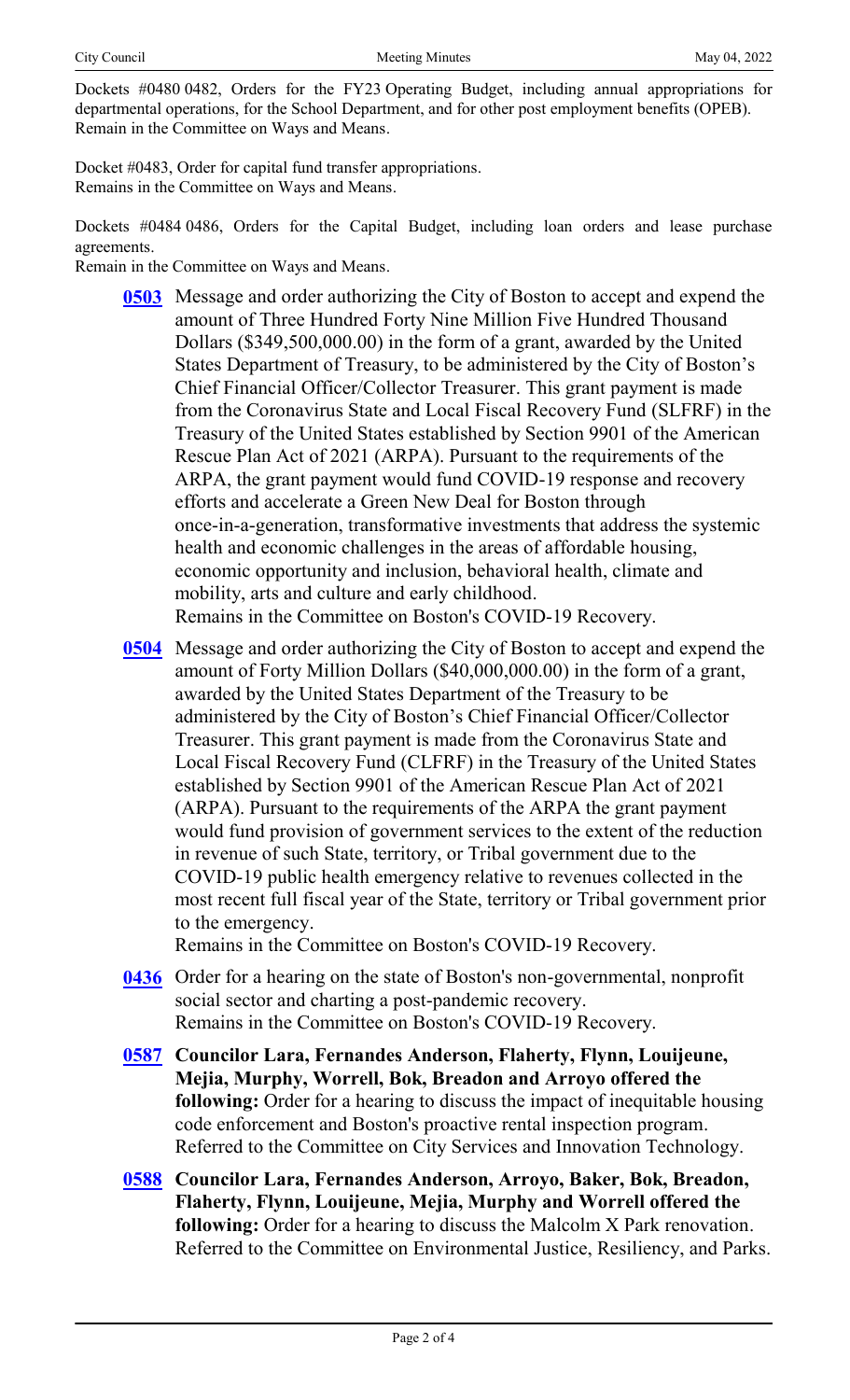| 0589 Councilor Mejia, Arroyo, Lara, Louijeune, Worrell, Flynn and<br>Fernandes Anderson offered the following: Order for a hearing on<br>Diversifying Cannabis Business Models.<br>Referred to the Committee on Small Business and Professional Licensure.                                                                                                                                                                                                                                                                                                           |
|----------------------------------------------------------------------------------------------------------------------------------------------------------------------------------------------------------------------------------------------------------------------------------------------------------------------------------------------------------------------------------------------------------------------------------------------------------------------------------------------------------------------------------------------------------------------|
| 0590 Councilor Fernandes Anderson, Murphy, Louijeune, Arroyo, Baker,<br>Bok, Breadon, Flaherty, Flynn, Lara, Mejia and Worrell offered the<br>following: Order for a hearing to discuss ways in which ARPA Funding can<br>support an ecosystem of Non-Profit Holistic Wraparound Health Services<br>for Disenfranchised Populations.<br>On motion of Councilors Fernandes Anderson and Murphy, Rule 12 was<br>invoked to include Councilor Louijeune as a co-sponsor.<br>Referred to the Committee on Boston's COVID-19 Recovery.                                    |
| <b>0591</b> Councilor Flaherty offered the following: Order requesting certain<br>information under Section 17F: relative to the Mission Hill K-8 School.<br>The rules were suspended; the order was passed.                                                                                                                                                                                                                                                                                                                                                         |
| 0592 Councilor Mejia, Lara, Arroyo, Baker, Bok, Breadon, Fernandes<br>Anderson, Flaherty, Flynn, Louijeune, Murphy and Worrell offered the<br>following: Resolution Recognizing November 20-December 20, 2022 as<br>National Survivors of Homicide Awareness Month.<br>On motion of Councilors Mejia, Lara and Arroyo, the rules were suspended;<br>the resolution was adopted.                                                                                                                                                                                      |
| 0593 Councilor Flynn, Arroyo, Baker, Bok, Breadon, Fernandes Anderson,<br>Flaherty, Lara, Louijeune, Mejia, Murphy and Worrell offered the<br>following: Resolution Recognizing the Contributions of Asian Americans<br>and Pacific Islanders During Asian Pacific American Heritage Month in<br>May.<br>Councilor Arroyo in the Chair.<br>On motion of Councilor Flynn, the rules were suspended; the resolution was<br>adopted.                                                                                                                                    |
| 0594 Councilor Mejia, Arroyo, Lara, Baker, Bok, Breadon, Fernandes<br>Anderson, Flaherty, Flynn, Louijeune, Murphy and Worrell offered the<br>following: Resolution in Support of S.2671 An Act Relative to Forfeiture<br>Reform and S.2105 An Act Relative to Civil Asset Forfeiture Data<br>Reporting.<br>President Flynn in the Chair.<br>On motion of Councilor Mejia, Rule 12 was invoked to include Councilors<br>Arroyo and Lara as a co-sponsor.<br>On motion of Councilors Mejia, Arroyo and Lara, the rules were suspended;<br>the resolution was adopted. |
| 0595 Councilor Louijeune, Arroyo, Baker, Bok, Breadon, Fernandes<br>Anderson, Flaherty, Flynn, Lara, Mejia, Murphy and Worrell offered<br>the following: Resolution recognizing May as Haitian Heritage Month.<br>On motion of Councilor Louijuene, the rules were suspended; the resolution<br>was adopted.                                                                                                                                                                                                                                                         |
| 4/22 Legislative calendar for May 4, 2022.<br>The Chair moved adoption of a Consent Agenda containing the following matters:                                                                                                                                                                                                                                                                                                                                                                                                                                         |
| <b>0596</b> Councilor Flaherty offered the following: Resolution congratulating<br>Gerard F. Paul.                                                                                                                                                                                                                                                                                                                                                                                                                                                                   |
|                                                                                                                                                                                                                                                                                                                                                                                                                                                                                                                                                                      |